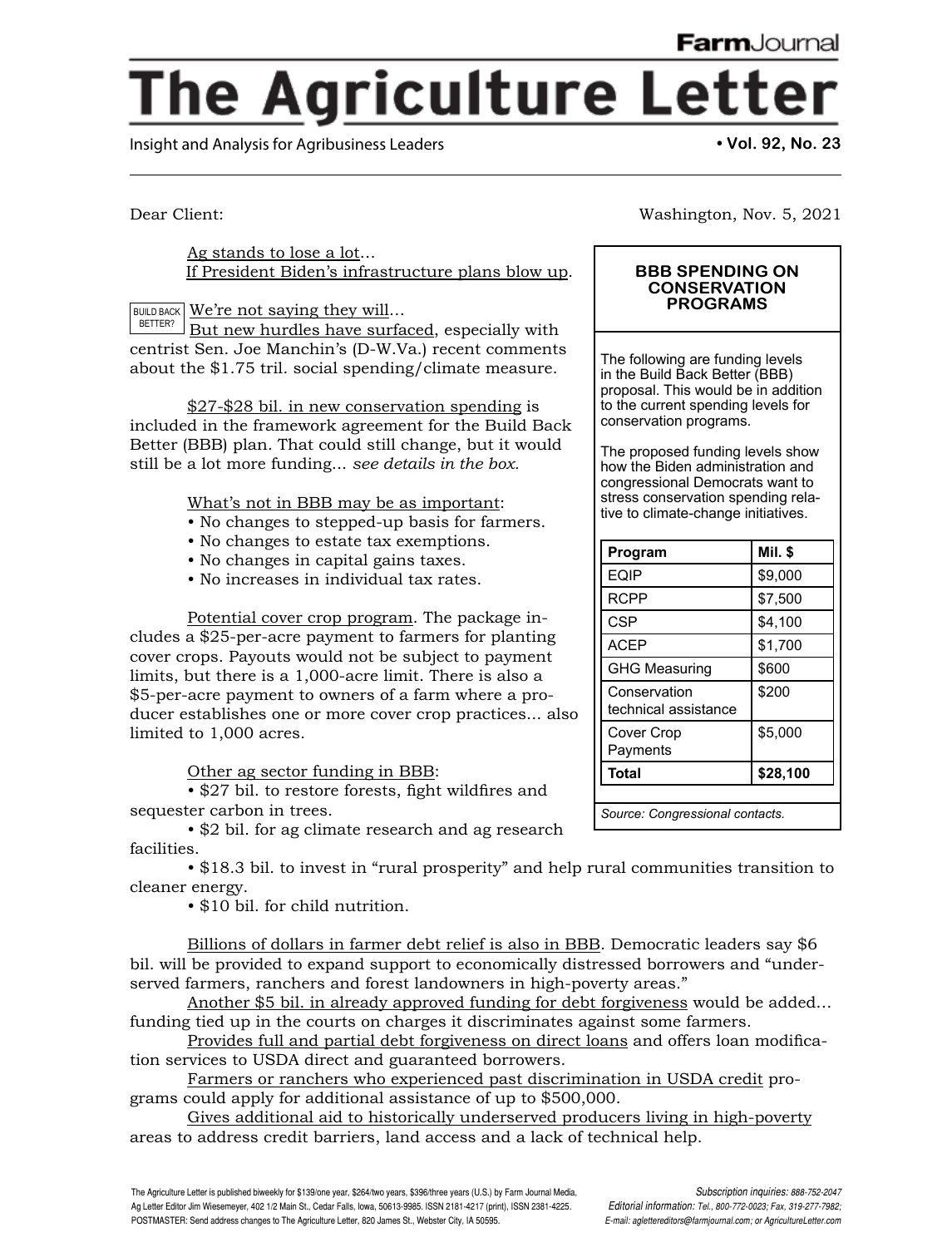CFAP payment update. Total payouts approved for the Coronavirus Food Assistance Program 2 (CFAP 2) edged up slightly to \$18.77 bil. as of Oct. 31, up from \$18.76 bil. the prior week, as original CFAP 2 payments moved up to \$13.95 bil. from \$13.94 bil. the prior week. The top-up payments changed little during the most recent week and are at \$4.82 billion. CFAP

Total CFAP 1 payments stood nearly unchanged at \$11.79 bil. as of Oct. 31, with \$10.6 bil. in original CFAP 1 payments and \$1.19 bil. in top-up payments.

Farmers and ranchers have received nearly \$30.6 bil. in Covid relief payments in the past 17 months. Pandemic assistance is a major element in farm income this year, as it was in 2020, and is projected to equal one-fourth of net farm income. Although commodity prices remain high, U.S. net farm income is projected by USDA to decline in 2022 with the expiration of the pandemic payments.

ARC/PLC USDA touts payouts coming under ARC, PLC programs. Eligible producers will PAYOUTS] receive a total of \$1.8 bil. in payments for 2020 crops under the Agricultural Risk Coverage (ARC) and Price Loss Coverage (PLC) programs this month. No PLC payments were triggered for corn, sorghum or soybeans, but were triggered for several other crops including wheat (\$819 mil.), seed cotton (\$450 mil.) and peanuts (\$365 mil.) for a total of \$1.73 billion. Under the ARC County (ARC-CO) option, payments were triggered for all covered commodities totaling \$56.7 mil., with the largest totals for corn (\$25.0 mil.) and wheat (\$21.4 million). Another \$19.5 mil. was issued under the ARC Individual (ARC-IC) option, putting total payouts under all three program options at \$1.8 billion.

DAIRY Dairy Margin Coverage (DMC) payments triggered for September. Payments for certain coverage levels under the Dairy Margin Coverage (DMC) program have been triggered by the national average margin for Sept. 2021 of \$6.93 per hundredweight (cwt). Operations with Tier 1 DMC coverage levels of \$9.50, \$9.00, \$8.50, \$8.00, \$7.50 and \$7.00 per cwt. will be triggered, while payments for Tier 2 DMC coverage levels of \$8.00, \$7.50 and \$7.00 per cwt. will be triggered. The payments will range from \$0.07 per cwt. for \$7.00 coverage levels up to \$2.57 for \$9.50 coverage levels. DMC payments are triggered when the difference between the all-milk price and the average feed price… the margin… falls below a certain dollar amount selected by the producer.

 $\overline{R_{\text{RFS}}}$  Is this the real reason why there has not yet been an RFS announcement? Some Washington sources say the Biden administration is holding off announcing several long-awaited Renewable Fuel Standard (RFS) decisions until after the two infrastructure-related measures are passed by Congress.

Reason: The pending measures have \$1 bil. in funding for the biofuel industry. Combined with the coming announcement of \$700 mil. in biofuel aid relative to Covid program assistance, it will show the administration's support for the biofuel industry  $-$  even if the coming RFS announcements may not please the biofuel sector.

2021: HOTYEAR] them recorded since 2014, according to an early estimate by the United Nations The year 2021 is expected to qualify among the hottest seven in history, all of World Meteorological Organization. Officials meeting in Glasgow conferred on how to keep warming below 2°C (3.6° Fahrenheit) vs pre-industrial levels… and preferably 1.5°C.

TRADE  $POLICY$  the allies to remove tariffs on more than \$10 bil. of their exports each year. They The U.S. and the EU reached a trade truce on steel and aluminum that will allow will now try to leverage that into a broader global arrangement that would penalize countries that don't meet low-carbon targets for steel and aluminum exports.

This is being seen as a positive trade policy development between the two large trading blocs. And it is the beginning of what most see as President Biden's trade policy strategy as he tries to differentiate from polices under the former Trump administration. Look for more Biden trade policy announcements ahead.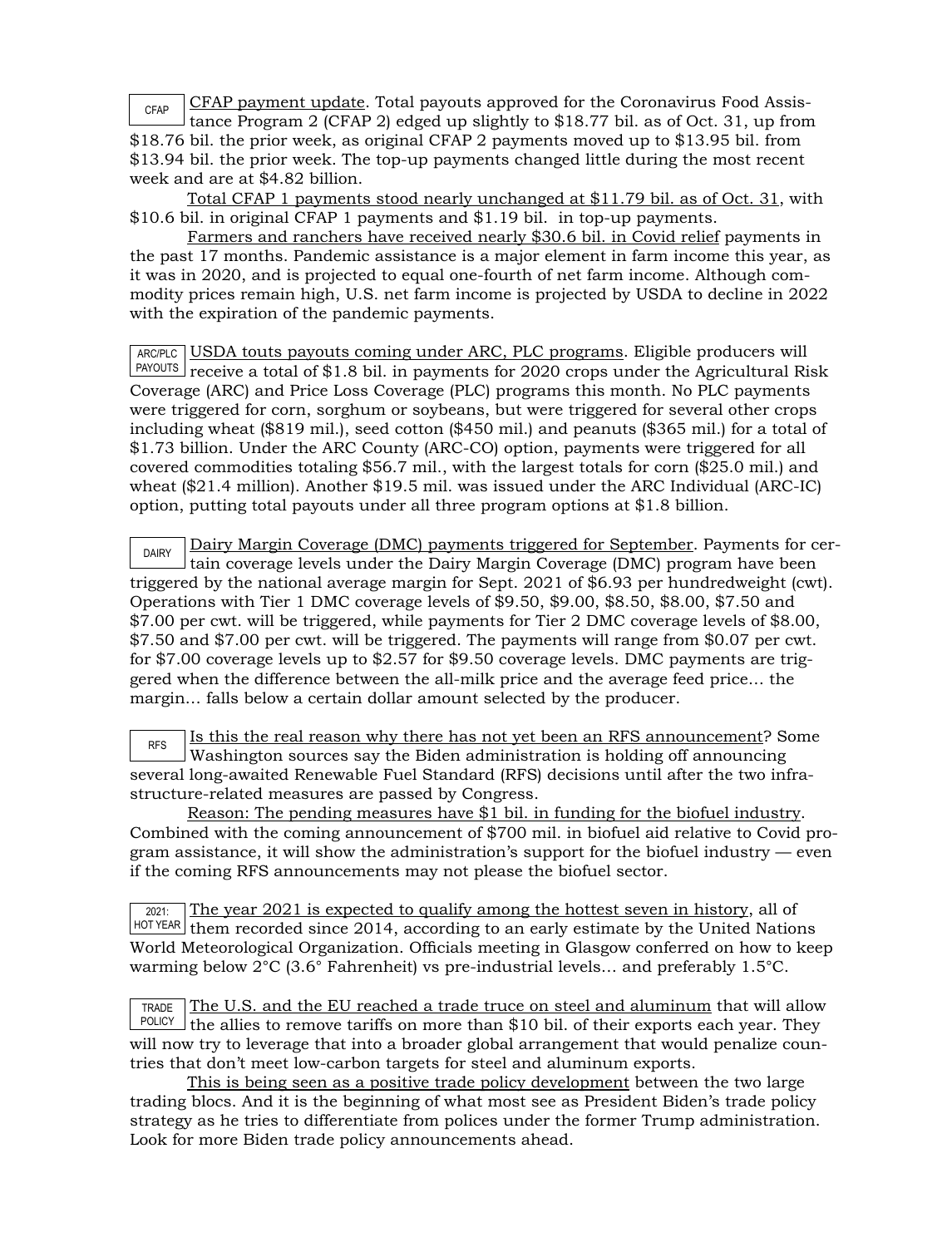FOMC

Fed officials signaled they will start reducing emergency pandemic support for the economy later this month. The Fed will reduce its net asset purchases by \$15 billion per month... \$10 billion for Treasury securities and \$5 billion for agency mortgage-backed securities... though the pace could be adjusted if necessary. The Fed aims to foster smooth market functioning and accommodative financial conditions, thereby supporting the flow of credit to households and businesses.

 Fed officials acknowledge inflation will last longer than previously thought, but continues to predict the recent acceleration is "transitory." Most recent CPI data showed headline prices rising by 5.4% Y/Y in September, marking the fifth consecutive month of annual increases of 5% or more.

 When the Fed will start boosting interest rates is a more distant timeline. Fed Chair Jerome Powell previously stated the conditions for raising interest rates are far different than those for the tapering of asset purchases. Immediately after the FOMC meeting, Fed fund rate futures implied 90% odds of a rate increase by December 2022.

 $_{\text{MARKETS}}$   $\boxed{\text{Corn}}$ : Most are keeping attention focused on the demand side of the equation. With weekly ethanol production hitting its second highest level on record in mid-October, that is underpinning demand expectations. Focus is also on 2022 planted acreage with lofty fertilizer prices an increasing factor tempering expectations.

Soybeans: China's appetite for U.S. soybeans has been strong of late, keeping support under soybean futures. There are still some acreage questions as the fertilizer situation could boost 2022 soybean acreage.

Wheat: Spring wheat pushed to a 10-plus year high while winter wheat has also moved to multi-year highs amid dryness in U.S. Plains HRW wheat areas in particular. Condition ratings for the winter wheat crop ahead of dormancy remain key. Tightening global supplies should steer business to the U.S., but it has been slow to materialize.

Rice: U.S. harvest is all but done and solid yield results are coming in. But milling yields are said to be disappointing at this stage. U.S. export sales of rice have also been mildly disappointing, another factor keeping rough rice futures under pressure.

Cotton: Robust cotton prices could be a factor for 2022 acreage for other crops as cotton growers may move up their acreage intentions. Prices have made up for a lack of the usual gov't payments linked. China's appetite for U.S. cotton has continued solid as it seeks to avoid sanctions linked to Xinjiang, the key cotton production area.

Hogs/pork: The slowdown in buying by China has pressured lean hog futures. The outlook for Chinese purchases in November is not spectacular either, putting downward pressure on expectations for December lean hog futures. So continued pressure on futures is certainly possible, though the discount to cash is already wide.

Cattle/beef: With retail beef prices at all-time highs and the beef market entering a weakening seasonal demand period ahead of year-end buying, early 2022 live cattle futures contracts could come under pressure. But it still appears the overall market trend has shifted out of a multi-year decline into a potential longer-term uptrend.

Poultry/broilers: Broiler meat in freezers remained tight in September compared with year-ago levels even as it edged up from August marks. Supplies are down 17% from the same period in 2020 and were down 20% from 2019 supplies. Given supply and demand factors, below-year-ago supplies are expected the remainder of the year.

Dairy: September milk production was up only 0.2% from year-ago levels, well below expectations. High feed costs have cut into margins and prompted some 85,000 head to be removed from the U.S. dairy herd over the past four months. However, margins are expected to heal in the fourth quarter and into 2022, which should raise production down the road.

Transportation: Lingering effects from Hurricane Ida continue to disrupt exports. More traffic for U.S. grain and soybean exports is shifting to the PNW away from the Center Gulf in part as rail service and ocean freight spreads are also favoring the PNW.